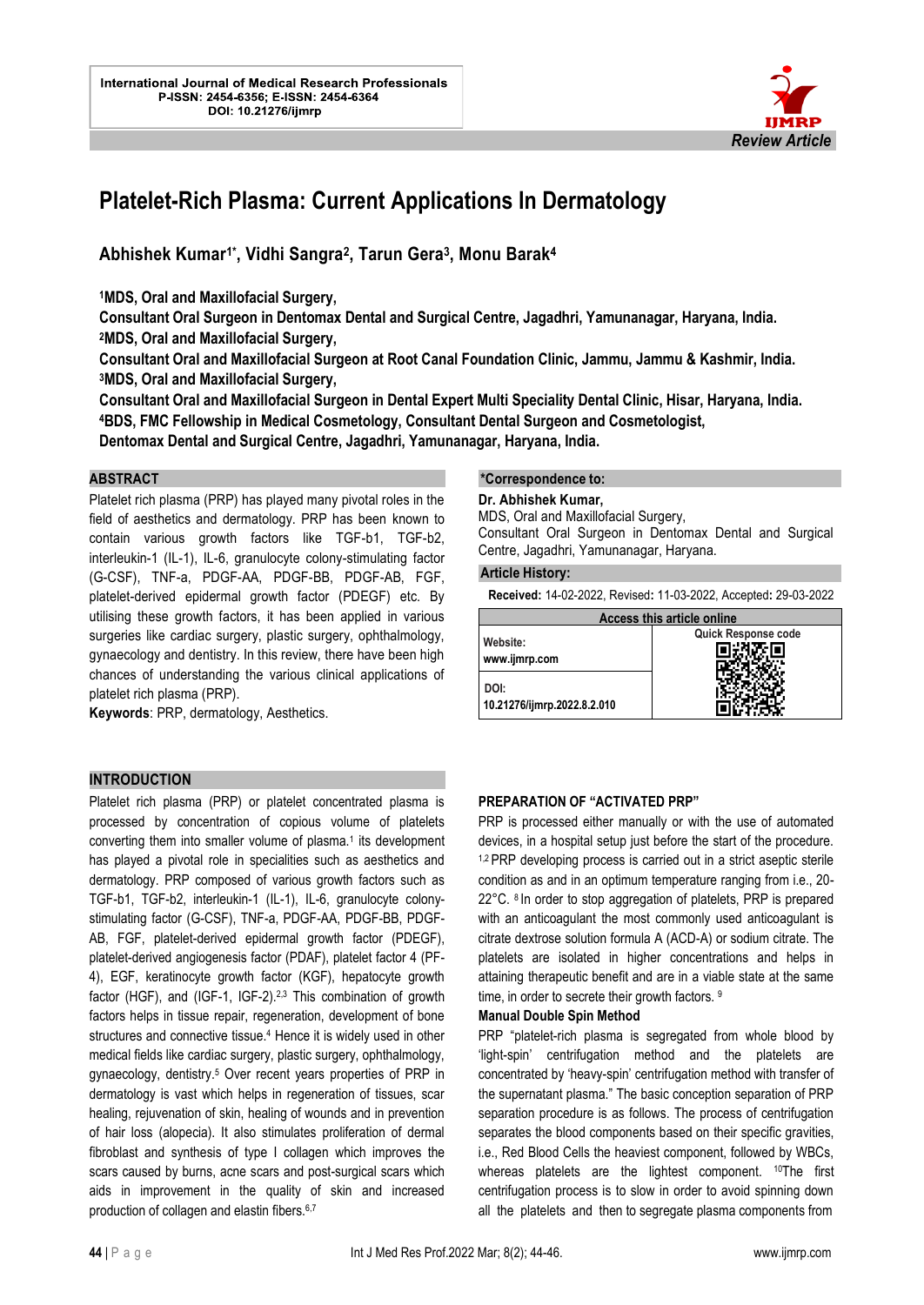the whole blood. The platelets are concentrated and settled on right on top of the Buffy coat layer. The subsequent centrifugation process is much faster, so that all the platelets present are spun down and get settled as a pellet at the bottom of the tube leaving the platelet-poor plasma (PPP) above. Approximately around 3/4 of the supernatant liquid is discarded and the platelet-rich pellet is then resuspended from the remaining amount of plasma. The resulting dissolution is the PRP.

The activator to trigger coagulation process is either with the help of Calcium chloride (CaCl2) or thrombin and then degranulation of GFs aids to yield the "activated PRP". The platelet concentration yield depends mainly on parameters like size and shape of the container used, rate and time of spin and anticoagulant used. The centrifuge is refrigerated at 20°Cto maintain the viability of the platelets and trypan blue staining helps in checking the viable state of the platelet concentrate obtained by the above method.<sup>11</sup>

**Automated Devices**: For the preparation of PRPs numerous commercial devices of varying standards are available but their application is bit confused as each technique produces a different product with potentially dissimilar biology and with an unknown relative efficacy. 12Although the automated devices are time saving, these are quite expensive when compared to the manual process. Easy reproducibility of the PRP product is also not consistent with these devices/ kits.

## **PRP IN ALOPECIA**

The angiogenic role of PRP has gained attention among dermatologists and plastic surgeons are to explore its role in hair growth modality. 13The activated PRP concentration helps in stimulating the proliferation and division of stem cells in the hair follicle with the molecular mechanisms such as upregulation of transcriptional activity of beta catenin, increased bcl-2 levels by anti-apoptotic action, activation of Akt and ERK signalling pathways, expression of FGF-7 in dermal papilla cells and by proangiogenesis by increasing VEGF and PDGF. The efficiency of PRP in alopecia treatment according to Akiyama et al,<sup>14</sup> epidermal growth factor and transforming growth factor which are involved in the growth and differentiation of bulge cells, and platelet-derived growth factor may have associated functions in the interactions between the bulge and the related tissues, starting with follicle morphogenesis. Beside this mechanism, the anagen phase is also activated by Wnt/β-catenin/T-cell factor lymphoid enhancer. In the dermal papilla cells, activation of Wnt will lead to accumulation of β-catenin, in combination with T-cell factor lymphoid enhancer which promotes survival, proliferation and angiogenesis.<sup>15</sup>The dermal papilla cells help to initiate the division from the telogen to anagen phase. The other mechanism of dermal papilla (DP) cell is involved in the activation of extracellular signal-regulated kinase (ERK) and protein kinase B (Akt) signal which promotes cell survival and also aids in preventing apoptosis. But the appropriate role of PRP in promoting hair growth is not fully understood yet.16The mechanism of evaluating the effects of PRP on hair growth using in vitro and in vivo models has been studied. In an in-vitro model, the activated PRP increased the proliferation of DP cells by activating ERK and Akt signals thus leading to ant apoptotic effects. It also increased the beta catenin activity and FGF-7 expression in DP cells. In an in-vivo model, the mice were injected with activated PRP helps to exhibit faster telogenanagen transition on comparison to control group.<sup>17</sup>

## **PRP IN SKIN REJUVENATION**

PRP aids in increasing the dermal elasticity by aggravating the elimination of photo damaged extracellular matrix components and thereby inducing the production of new collagen by activation of dermal fibroblasts through various molecular mechanisms which include increased proliferation of human dermal fibroblasts, <sup>18</sup> increased matrix metalloproteinase (MMP)-1 and MMP-3 expression, an increased synthesis of procollagen type 1 peptide and expression of collagen type-1, alpha-1 which production of new collagen, and an increased expression of Growth 1 cell cycle regulators which aggravates wound healing.19,20 The use of PRP in skin rejuvenation is studied by combining the topical PRP with non-ablative (erbium glass) laser, resulting in improvement of skin elasticity and with an increase in collagen production. On histological examination, an increase in length of dermoepidermal junction, and number of fibroblasts and collagen in the treated skin was observed. The treatment of deep wrinkles and severe photo damaging skin with PRP in combination with fractional ablative lasers (carbon dioxide) reduced transient adverse effects and decreased the downtime. <sup>21</sup>

# **PRP IN SCARS**

PRP plays a promising treatment modality in soft tissue augmentation techniques. The activated PRP when used as filler in order to correct the deep nasolabial folds without any side effects. It can also be used as an alternative in autologous fat transfer procedures. The fat grafts when combined with PRP increases the vascularity, less fibrosis, fewer cysts and vacuoles and overall improved quality when compared to saline. Other findings suggests that fat grafts can be admixed with PRP in treating traumatic scars followed by fractional laser resurfacing to give good results.<sup>22</sup> PRP injections in combination with fractional carbon dioxide resurfacing have shown good results in acne scar resurfacing also, apart from skin rejuvenation.

# **PRP IN ACUTE AND CHRONIC ULCERS**

Based on the earlier studies, PRP revealed promising results in the treatment of diabetic neuropathy and other chronic wound ulcers as similar to recombinant PDGF-ββ (becaplermin) gel. Activated PRP is rich in growth factors and has displayed promising results when applied topically to the non-healing ulcers, to enhance re-epithelization.<sup>23</sup>

In a study by *Kim* et al,<sup>24</sup> topical application of PRP significantly accentuated the re-epithelialisation process in the case of stasis ulcers, diabetic ulcers, livedoid vasculitis, claw foot and traumatic ulcers by up regulation of cell cycle regulatory proteins like cyclin A and CDK4. Even dermatomyositis related with elbow ulcers have been successfully treated with PRP.

## **PRP IN VITILIGO**

PRP with its increased concentration in growth factors aids in proliferation of melanocytes and repigmentation which plays a vital role for managing vitiligo. Carbon dioxide laser promotes the growth factor secretion and thus helps to treat vitiligo lesion. <sup>25</sup>

## **PRP IN MELASMA**

PRP is found to be effective in the treatment of conditions like melasma due to the presence of TGF-β1 which helps to decrease melanogenesis. In addition to it, PDGF helps to increases skin